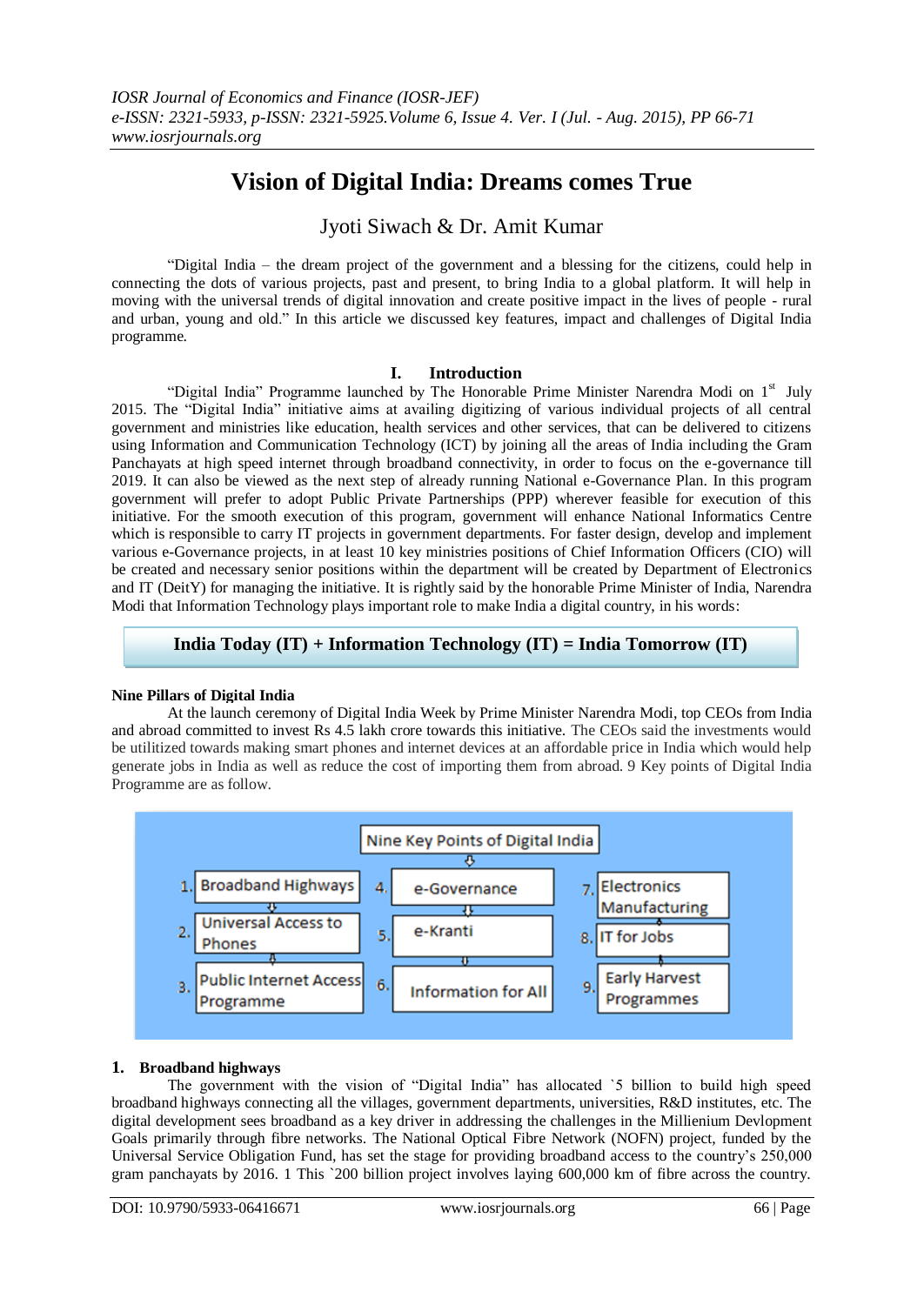BSNL, RAILTEL (telecom arm of the Indian Railways), and Power Grid Corporation are the three PSUs responsible for this mammoth task. The participation of private players is very important for faster rollout of optic fibre networks across the length and breadth of a vast country like India. The competition from private players will not only bring efficiency into the processes but also helps in bringing down the price of high speed digital services. Moreover, the innovation in marketing, operations and business process proven by private players can help in faster and greater adoption of high bandwidth services in the remote and rural areas.

#### **2. Universal Access to Phone**

- The initiative is to focus on network penetration and fill the gaps in connectivity in the country.
- All together 42,300 uncovered villages will be covered for providing universal mobile connectivity in the country.
- DoT will be the nodal department and project cost will be around Rs 16,000 Cr during FY 2014-18.

#### **3. Public Internet Access Progrmme**

- The two sub components of Public Internet Access Programme are Common Service Centers and Post Offices as multi-service centers.
- Common Service Centers would be strengthened and its number would be increased from approximately 135,000 operational at present to 250,000 i.e. one CSC in each Gram Panchayat. CSCs would be made viable, multi-functional end-points for delivery of government and business services. DeitY would be the nodal department to implement the scheme.

 A total of 150,000 Post Offices are proposed to be converted into multi service centers. Department of Posts would be the nodal department to implement this scheme.

#### **4. E-Governance**

The National e-Governance Plan (NeGP) has been formulated by the Department of Electronics and Information Technology (DeitY) and Department of Administrative Reforms and Public Grievances (DARPG). The e-governance project works in both centralized and decentralized way. The centralized way focuses on inter-operability of various e-governance applications and ensures optimal utilization of ICT infrastructure and resources while allowing for a decentralized implementation model. There are many different initiatives from central government as well as state-governments under the NeGP project to ensure government services are available to citizens electronically.

- Pensioners' portal, a web-based portal called Pensioner's Portal has been created for the redressal of pensioners' grievances. It also provides information to pensioners on retirement and pension-related issues.
- The Digital Chip Maker Intel along with the government unveiled a digital skills training application in 5 Indian languages,2 which includes modules on digital literacy, financial inclusion, healthcare and cleanliness. Intel will work with the Indian government to create digital literates across 1000 panchayats, a move that will impact five million citizens by the end of 2015.

## **5. e-Kranti**

The e-Kranti project provides electronic delivery of services to the citizens. The government has allocated `5 billion for the e-Kranti project which includes many sub-level projects discussed below:

| Technology for Education<br><b>Education</b> | All Schools will be connected with broadband. Free wifi will be provided in all<br>secondary and higher secondary schools (coverage would be around 250,000 schools). A<br>programme on digital literacy would be taken up at the national level. MOOCs –Massive Online<br>Open Courses shall be developed and leveraged for e-Education. |
|----------------------------------------------|-------------------------------------------------------------------------------------------------------------------------------------------------------------------------------------------------------------------------------------------------------------------------------------------------------------------------------------------|
| Technology for Health –<br>e-Healthcare      | E-Healthcare would cover online medical consultation, online medical records, online<br>medicine supply, pan-India exchange for patient information. Pilots shall be undertaken in 2015<br>and full coverage would be provided in 3 years.                                                                                                |
| <b>Technology for Farmers</b>                | This would facilitate farmers to get real time price information, online ordering of<br>inputs and online cash, loan and relief payment with mobile banking.                                                                                                                                                                              |
| <b>Technology for Security</b>               | Mobile based emergency services and disaster related services would be provided to<br>citizens on real time basis so as to take precautionary measures well in time and minimize loss of<br>lives and properties.                                                                                                                         |
| <b>Technology for Financial Inclusion</b>    | Financial Inclusion shall be strengthened using Mobile Banking, Micro-ATM program<br>and CSCs/Post Offices.                                                                                                                                                                                                                               |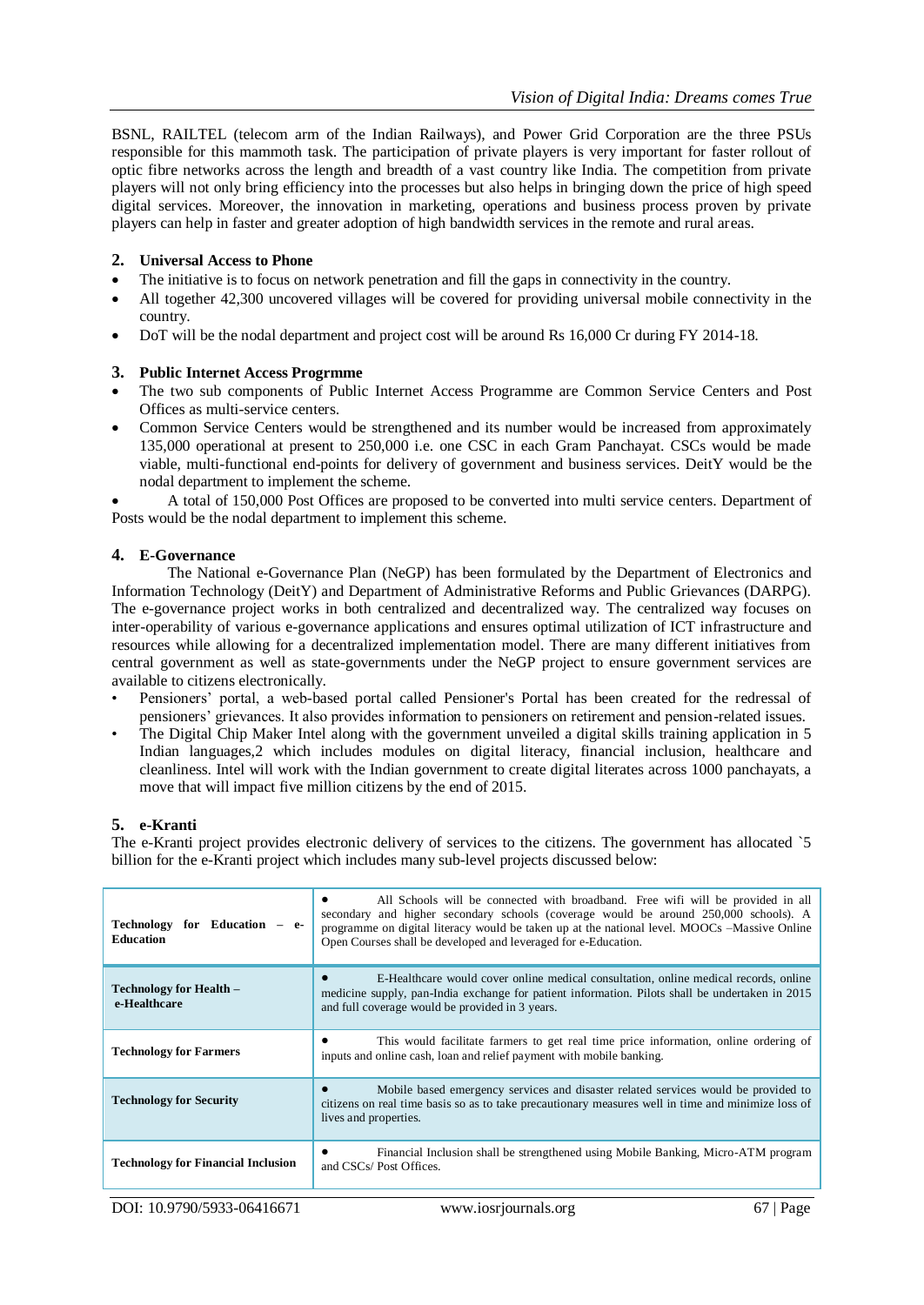| <b>Technology for Justice</b>        | Interoperable Criminal Justice System shall be strengthened by leveraging e-Courts, e-<br>Police, e-Jails and e-Prosecution.                                            |
|--------------------------------------|-------------------------------------------------------------------------------------------------------------------------------------------------------------------------|
| <b>Technology for Planning</b>       | National GIS Mission Mode Project would be implemented to facilitate GIS based<br>٠<br>decision making for project planning, conceptualization, design and development. |
| <b>Technology for Cyber Security</b> | National Cyber Security Co-ordination Center would be set up to ensure safe and<br>$\bullet$<br>secure cyber-space within the country.                                  |

#### **6. Information for All**

- Open Data platform and online hosting of information & documents would facilitate open and easy access to information for citizens.
- Government shall pro-actively engage through social media and web based platforms to inform citizens.MyGov.in has already been launched as a medium to exchange ideas/ suggestions with Government. It will facilitate 2-way communication between citizens and government.
- Online messaging to citizens on special occasions/programs would be facilitated through emails and SMSes.
- The above would largely utilise existing infrastructure and would need limited additional resources.

#### **7. Electronics Manufacturing**

Target **NET ZERO** Imports is a striking demonstration of intent.

This ambitious goal requires coordinated action on many fronts

- Taxation, incentives
- Economies of scale, eliminate cost disadvantages
- Focus areas Big Ticket Items FABS, Fab-less design, Set top boxes, VSATs, Mobiles, Consumer & Medical Electronics, Smart Energy meters, Smart cards, micro-ATMs
- Incubators, clusters
- Skill development
- Government procurement

There are many ongoing programs which will be fine-tuned.

Existing structures are inadequate to handle this goal and need strengthening.

#### **8. IT for Jobs**

- 1 Cr students from smaller towns & villages will be trained for IT sector jobs over 5 years. DeitY would be the nodal department for this scheme.
- BPOs would be set up in every north-eastern state to facilitate ICT enabled growth in these states. DeitY would be the nodal department for this scheme.
- 3 lakh service delivery agents would be trained as part of skill development to run viable businesses delivering IT services. DeitY would be the nodal department for this scheme.
- 5 lakh rural workforce would be trained by the Telecom Service Providers (TSPs) to cater to their own needs. Department of Telecom (DoT) would be the nodal department for this scheme.

| <b>IT Platform for Messages</b>           | A Mass Messaging Application has been developed by DeitY that will cover elected<br>$\bullet$<br>representatives and all Government employees. 1.36 Cr mobiles and 22 Lakh emails are part of the<br>database.    |
|-------------------------------------------|-------------------------------------------------------------------------------------------------------------------------------------------------------------------------------------------------------------------|
| Government Greetings to<br>be e-Greetings | Basket of e-Greetings templates have been made available. Crowd sourcing of e-Greetings<br>through MyGov platform has been ensured. E-Greetings portal has been made live on 14th August<br>2014.                 |
| <b>Biometric attendance</b>               | It will cover all Central Govt. Offices in Delhi and is already operational in DeitY and has<br>٠<br>been initiated in the Department of Urban Development. On-boarding has also started in other<br>departments. |
| Wi-Fi in All Universities                 | All universities on the National Knowledge Network (NKN) shall be covered under this<br>$\bullet$<br>scheme. Ministry of HRD is the nodal ministry for implementing this scheme.                                  |
| within<br><b>Secure</b><br>Email          | Email would be the primary mode of communication. Phase-I upgradation for 10 lakh<br>employees has been completed. In Phase II, infrastructure would be further upgraded to cover 50 lakh                         |

## **9. Early Harvest Programmes**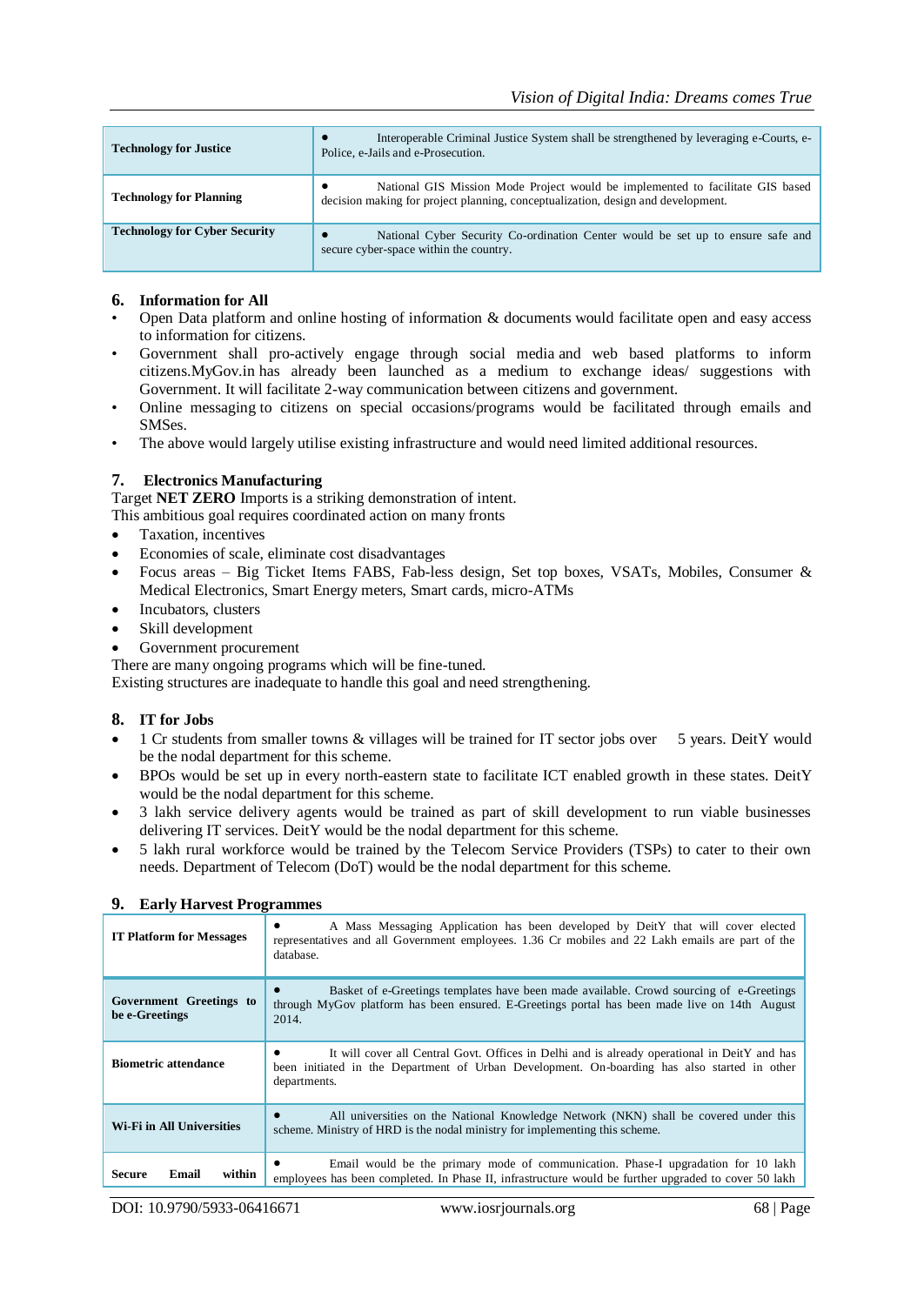| Government                                                     | employees by March 2015 at a cost of Rs 98 Cr. DeitY is the nodal department for this scheme.                                                                                                                                                        |
|----------------------------------------------------------------|------------------------------------------------------------------------------------------------------------------------------------------------------------------------------------------------------------------------------------------------------|
| <b>Standardize</b><br>Government<br><b>Email Design</b>        | Standardised templates for Government email are under preparation and would be ready by<br>$\bullet$<br>October 2014. This would be implemented by DeitY.                                                                                            |
| <b>Public Wi-fi hotspots</b>                                   | Cities with population of over 1 million and tourist centres would be provided with public wi-<br>٠<br>fi hotspots to promote digital cities. The scheme would be implemented by DoT and MoUD.                                                       |
| <b>School Books to be eBooks</b>                               | All books shall be converted into eBooks. Min. of HRD/ DeitY would be the nodal agencies<br>$\bullet$<br>for this scheme.                                                                                                                            |
| <b>SMS</b><br>weather<br>hased<br>information, disaster alerts | SMS based weather information and disaster alerts would be provided. DeitY's Mobile Seva<br>٠<br>Platform is already ready and available for this purpose. MoES (IMD) / MHA (NDMA) would be the<br>nodal organizations for implementing this scheme. |
| National Portal for Lost &<br><b>Found children</b>            | This would facilitate real time information gathering and sharing on the lost and found<br>children and would go a long way to check crime and improve timely response.<br>DeitY/DoWCD would be the nodal departments for this project.<br>$\bullet$ |

#### **Estimated Cost and Impact of Digital India Overall Costs of Digital India**

- Rs 100,000 Cr in ongoing schemes (only DeitY, DOT & not incl. those in other line Ministries)
- Rs 13,000 Cr for new schemes & activities

## **Impact of Digital India by 2019**

- Broadband in 2.5 lakh villages, universal phone connectivity
- Net Zero Imports by 2020
- 400,000 Public Internet Access Points
- Wi-fi in 2.5 lakh schools, all universities; Public wi-fi hotspots for citizens
- Digital Inclusion: 1.7 Cr trained for IT, Telecom and Electronics Jobs
- Job creation: Direct 1.7 Cr. and Indirect at least 8.5 Cr.
- e-Governance & eServices: Across government
- India to be leader in IT use in services health, education, banking
- Digitally empowered citizens public cloud, internet access

## **Other Impacts of Digital India**

The Digital India project provides a huge opportunity to use the latest technology to redefine the paradigms of service delivery. A digitally connected India can help in improving social and economic condition of people living in rural areas through development of non-agricultural economic activities apart from providing access to education, health and financial services. However, it is important to note that ICT alone cannot directly lead to overall development of the nation. The overall growth and development can be realized through supporting and enhancing elements such as literacy, basic infrastructure, overall business environment, regulatory environment, etc.

## **1. Economic impact:**

According to analysts, the Digital India plan could boost GDP up to \$1 trillion by 2025.7 It can play a key role in macro-economic factors such as GDP growth, employment generation, labor productivity, growth in number of businesses and revenue leakages for the Government. As per the World Bank report, a 10% increase in mobile and broadband penetration increases the per capita GDP by 0.81% and 1.38% respectively in the developing countries. India is the 2nd largest telecom market in the world with 915 million wireless subscribers and world's 3rd largest Internet market8 with almost 259 million broadband users.9 There is still a huge economic opportunity in India as the tele-density in rural India is only 4510 where more than 65% of the population lives. Future growth of telecommunication industry in terms of number of subscribers is expected to come from rural areas as urban areas are saturated with a tele-density of more than 160%. The digital platform can enable more creative and service-oriented business models that create employment opportunities. The Digital India project itself will create employment opportunities for 17 million11 people directly or indirectly which will help in fighting against unemployment problems in India. Government has planned to give IT training to 100 million students in smaller towns and villages as employment opportunity in IT sector is very high in India.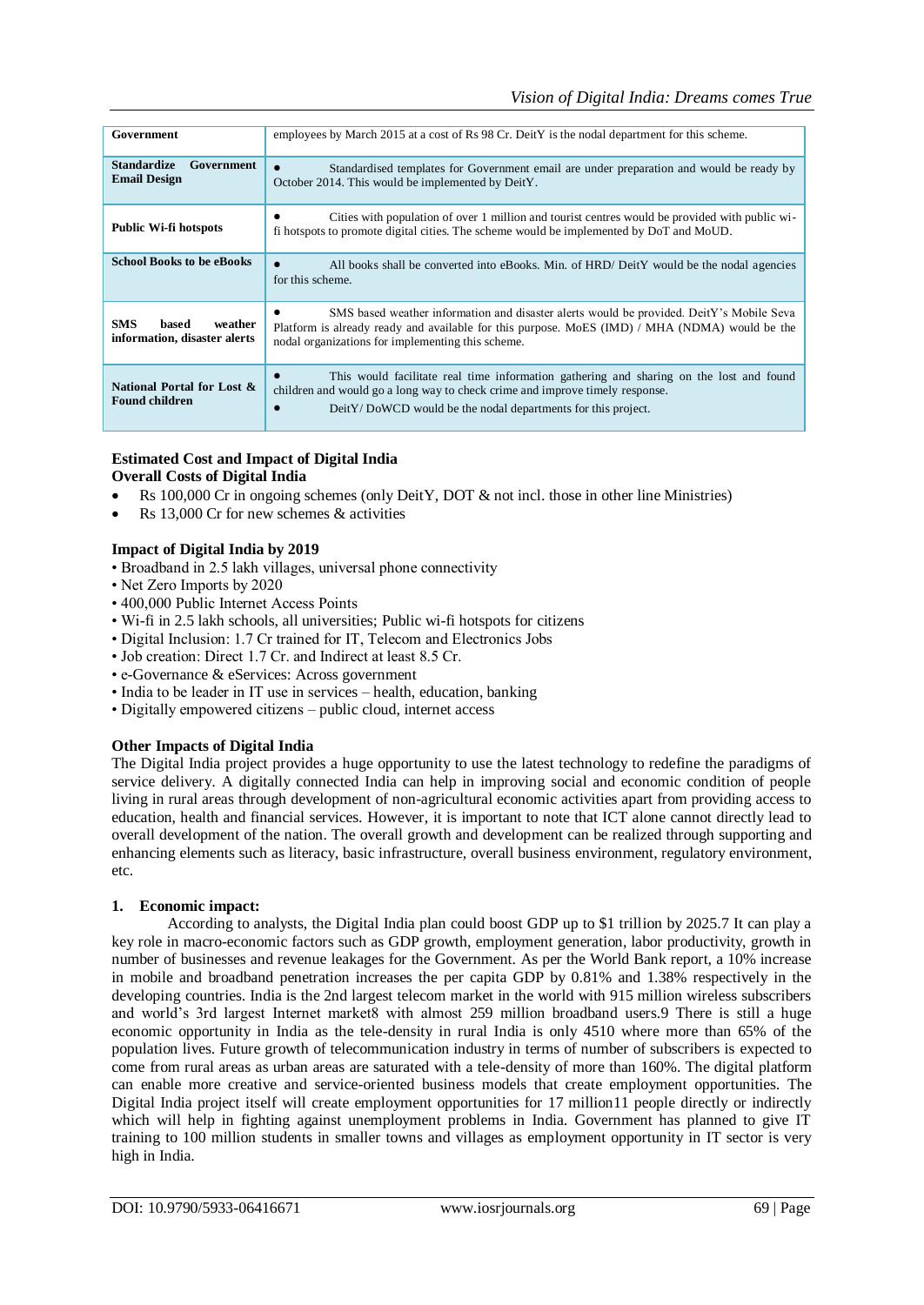## **2. Social impact:**

Social sectors such as education, healthcare, and banking are unable to reach out to the citizens due to obstructions and limitations such as middleman, illiteracy, ignorance, poverty, lack of funds, information and investments. These challenges have led to an imbalanced growth in the rural and urban areas with marked differences in the economic and social status of the people in these areas. Modern ICT makes it easier for people to obtain access to services and resources. The penetration of mobile devices may be highly useful as a complementary channel to public service delivery apart from creation of entirely new services which may have an enormous impact on the quality of life of the users and lead to social modernization. The poor literacy rate in India is due to unavailability of physical infrastructure in rural and remote areas. This is where m-Education services can play an important role by reaching remote masses. According to estimates, the digital literacy in India is just 6.5%12 and the internet penetration is 20.83 out of 100 population.13 The digital India project will be helpful in providing real-time education and partly address the challenge of lack of teachers in education system through smart and virtual classrooms. Education to farmers, fisher men can be provided through mobile devices. The high speed network can provide the adequate infrastructure for online education platforms like massive open online courses (MOOCs). Mobile and internet banking can improve the financial inclusion in the country and can create win-win situation for all parties in the value-chain by creating an interoperable ecosystem and revenue sharing business models. Telecom operators get additional revenue streams while the banks can reach new customer groups incurring lowest possible costs. Factors such as a burgeoning population, poor doctor patient ratio (1:870), high infant mortality rate, increasing life expectancy, fewer quality physicians and a majority of the population living in remote villages, support and justify the need for tele medicine in the country. M-health can promote innovation and enhance the reach of healthcare services. Digital platforms can help farmers in know-how (crop choice, seed variety), context (weather, plant protection, cultivation best practices) and market information (market prices, market demand, logistics).

## **3. Environmental impact:**

The major changes in the technology space have not only brought changes to the economic system but are also contributing to the environmental changes. The next generation technologies are helping in lowering the carbon footprint by reducing fuel consumption, waste management, greener workplaces and thus leading to a greener ecosystem. The ICT sector helps in efficient management and usage of scarce and non-renewable resources. Telepresence in work environment as well as home helps in creating a virtual environment for face to face conversations and minimizes the need for travel. Similarly, the flexible work environment where work from home and bring-your-own-device (BYOD) are permitted, can significantly reduce their carbon footprint and operational costs by not only reducing the electronic waste in the form of laptops, desktops, etc. but also by reducing the need of large fixed office space for businesses. A program in the UK found that an employee can save 1,175 driving miles each year, amounting to a 364.5kg reduction in carbon emissions when he works from home 1.5 days per week. M2M enabled devices and technologies like smart meter, smart grid, smart logistics and smart building help in many different ways by efficient energy management. Cloud computing technology minimizes carbon emissions by improving mobility and flexibility. The energy consumption can be decreased from 201.8 terawatt hour (TWh) in 2010 to 139.8 TWh in 2020 by higher adoption of cloud data centers causing a 28% reduction in carbon footprint from 2010 levels. Digital media for paper intensive services such as governance, ticketing, newspaper, etc. could not only result in efficient delivery of services but at the same time would lower the use of paper, thus preventing deforestation.

## **Challenges**

Digital India initiation also face some challenges like: Privacy Protection, Data Protection, Cyber Law, Telegraph, E-Governance and E-Commerce Etc. Recently, ninth India Digital Summit was been hosted by the Internet and Mobile Association of India (IAMAI) in New Delhi on Jan.2015 to discuss the plans of Digital India Initiative. There the increment in mobile wallets in India for payment and e-commerce infrastructure was been discussed by a panel, as over 60% of Indian citizens still deal in cash and don't have bank accounts, so in order to establish digital transaction mobile wallets are very essential. Rajan Anandan, Managing Director at Google India, said: "Enabling content consumption in local Indian languages can greatly push the Internet consumption up." Bipin Preet Singh, Founder and CEO at MobiKwik, said "Consumers can overcome the trust factor in online payments," Aloke Bajpai, Co-founder and CEO of meta search site ixigo.com, said: "While the growth in desktop is almost zero, it's terrifi c on mobile," "It is not only mobile fi rst anymore but mobile only soon. Will have to see whether to work any further on evolving our desktop experience." Dhruv Shringi, CEO of Yatra.com, said: "The next thing to aim for travel companies is personalization of travel purchases such as hotels and holiday packages as also using predictive computing to understand and predict consumer behaviour and reacting to it."